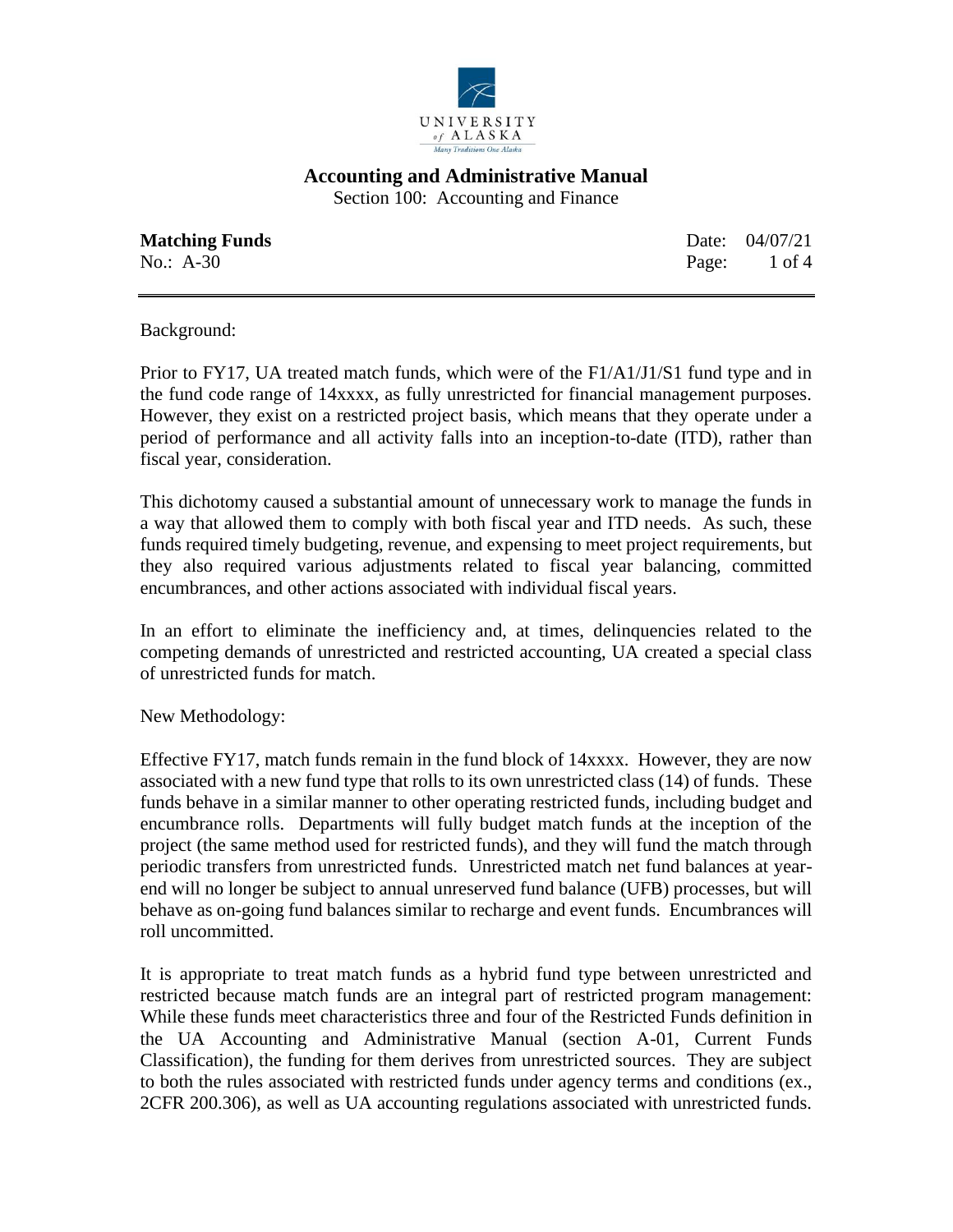

Section 100: Accounting and Finance

| <b>Matching Funds</b> | Date: 04/07/21          |
|-----------------------|-------------------------|
| No.: $A-30$           | Page: $2 \text{ of } 4$ |

Match funds are also included as part of the reporting requirements to the sponsoring agency.

The following sections cover five major areas of revision and concern related to these changes:

- 1. New Fund Types
- 2. Central Office Match Fund Offset Management
- 3. Budget Coding
- 4. Department Transfer Guidelines
- 5. Grant Management Standards

New Fund Types:

To distinguish effectively between sponsored (externally funded) and match (internally funded), UA established a new set of fund types that roll to FTYP 14 and use the character 'C' in the second position of the FTYP code. Their attributes otherwise mimic funds in the '2' restricted fund classification (e.g., A2, F2). These fund types are as follows:

- $AC -$ Anchorage (UAA)
- FC Fairbanks (UAF)
- $JC Juneau (UAS)$
- SC Statewide

Central Office Match Fund Offset Management:

Central budget/accounting offices must budget "match" authority within the 149998 fund, similar to the use of 998000 for restricted fund budget authority, as part of the annual budget development process.

Entries will include a special classification of "intra-agency transfer" revenue budget using account code 9982. Budget/accounting offices will budget estimated funding levels for project match on unrestricted funds using account code 8582. In this way, the budget balance for these account codes (9982 and 8582) will always be equal.

# Budget Coding:

Budget entries on match funds will use a new rule class code, MBUD, with the title, "Matching Fund Budget Rule Code." Offset authority will use fund 149998 (automatic processing entry).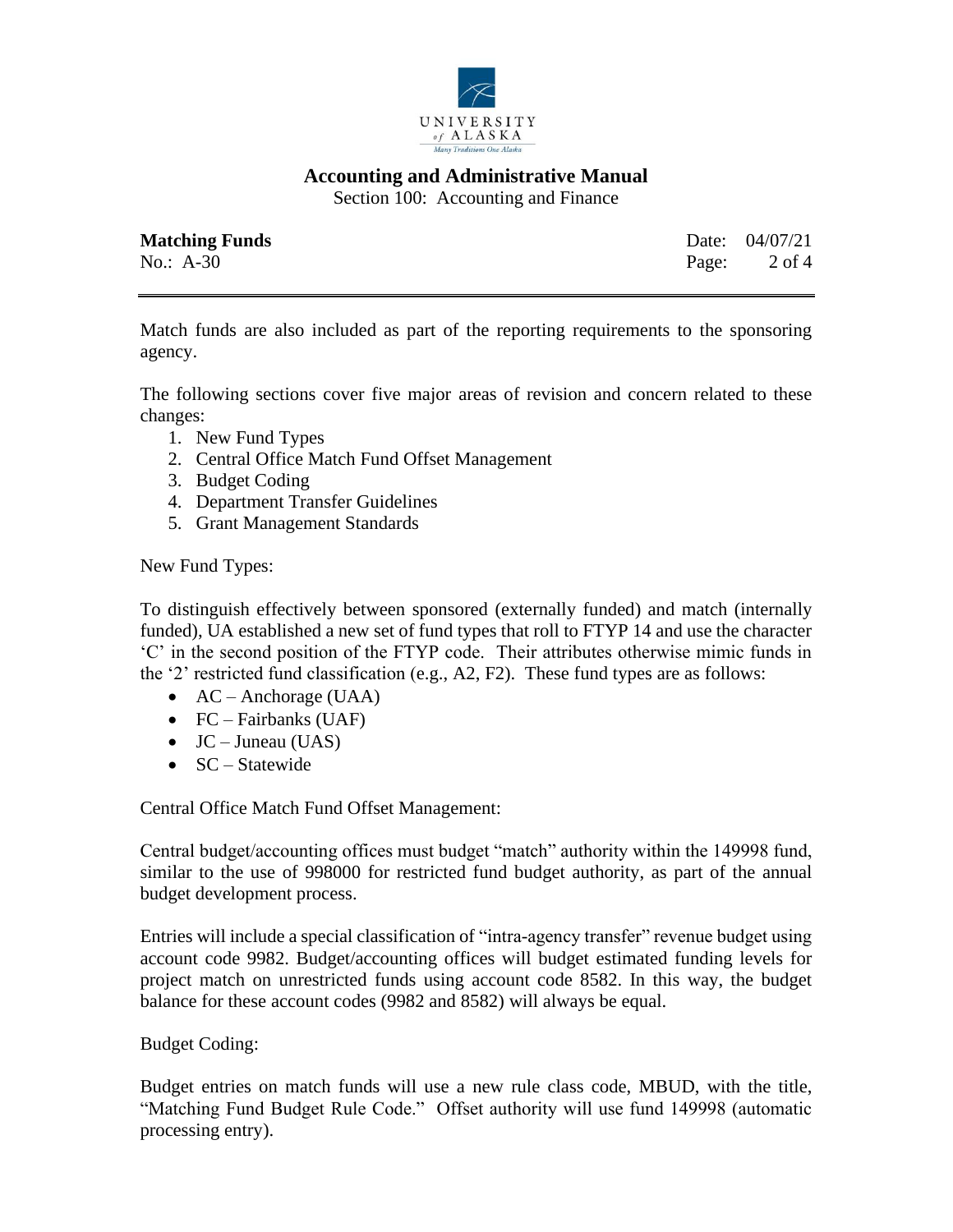

Section 100: Accounting and Finance

| <b>Matching Funds</b> | Date: 04/07/21 |
|-----------------------|----------------|
| $No.: A-30$           | Page: 3 of 4   |

Department Transfer Guidelines:

Revenue transfers to match funds will occur between the match fund and unrestricted funds in the following manner using a journal voucher:

- UNRESTRICTED: 10XXXX-XXXXX-8582 (D)
- PROJECT MATCH: 14XXXX-XXXXX-9982 (C)

Due to the need to demonstrate the institution is meeting match commitments while preventing unnecessary work and risk, departments must, at minimum, transfer sufficient funds within a funding period to cover costs that will reasonably accumulate within that period. This transfer may be one lump sum or periodic; projects need not end a fiscal year on an exact one-to-one (expense to revenue) basis, but all fund balances must be at least zero. All transfers during a fiscal year must be complete no later than June 30.

Transfers from unrestricted to match funds are ONE WAY; managers should not expect to return funds from match to unrestricted at a later date. Observe the following considerations:

- 1. Funds transferred to a match fund will not exceed the authorized budget of the fund.
- 2. In the event that a project's final commitment is lower than originally budgeted, a department may move the residual funding back to general unrestricted by reversing the entries noted above or to a different match fund using account code 9982 on both sides of the transaction, as appropriate (per the next consideration).
- 3. Residual balances returned to unrestricted funds may not exceed \$10,000 or 10% of the final project match requirement, whichever is less.

The use of the JPAY transaction type for moving payroll expenditures in a prior fiscal year will now extend to funds in the 14xxxx range; expenses of this nature may move between match and restricted funds as necessary (with required supporting documentation).

Grant Management Standards:

The following guidelines are basic management standards for match funds; please direct specific project questions to the appropriate grant consultant.